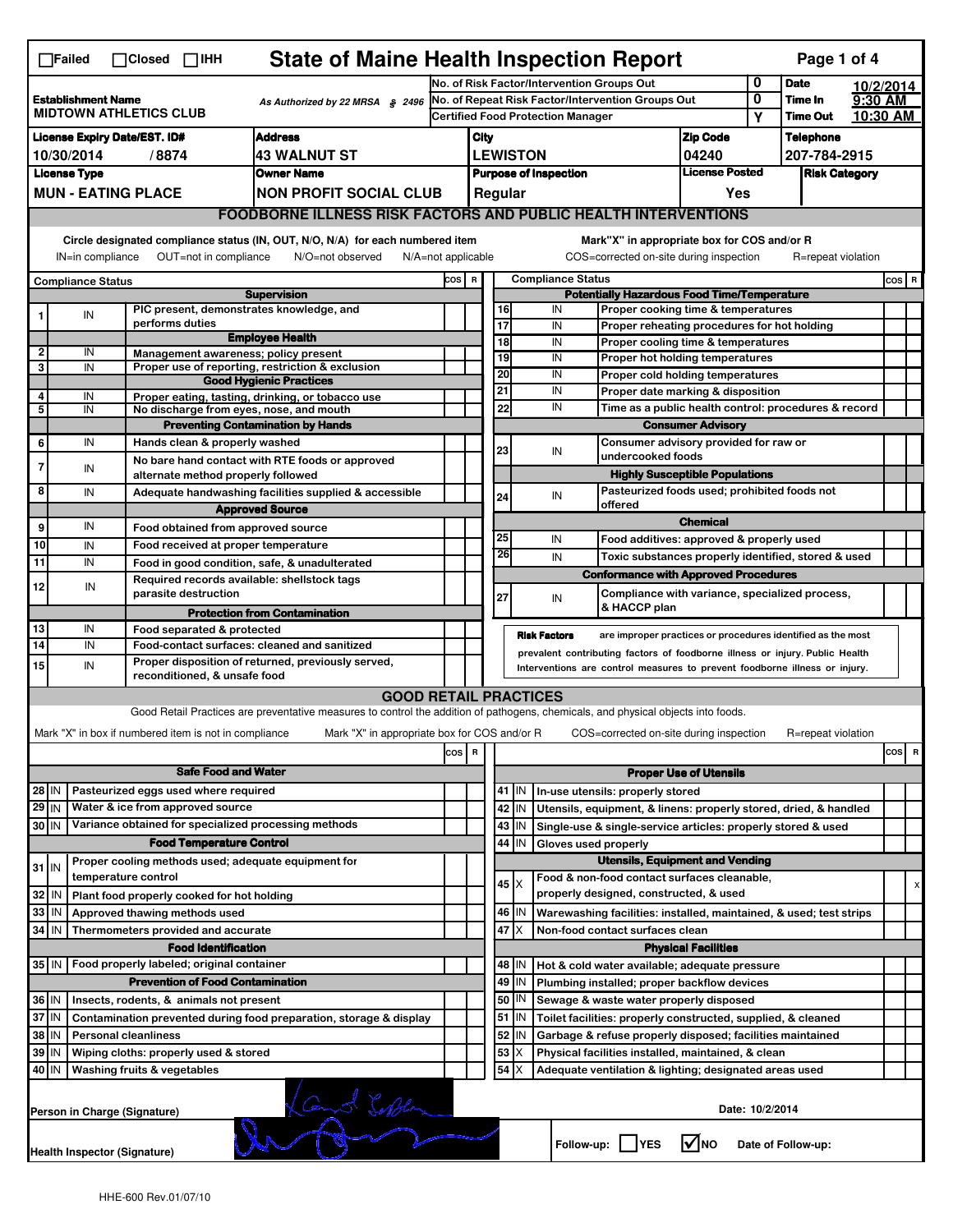| <b>State of Maine Health Inspection Report</b><br>Page 2 of 4 |                                       |  |                                 |                   |                           |                                  |  |  |  |
|---------------------------------------------------------------|---------------------------------------|--|---------------------------------|-------------------|---------------------------|----------------------------------|--|--|--|
| <b>Establishment Name</b><br><b>MIDTOWN ATHLETICS CLUB</b>    |                                       |  | As Authorized by 22 MRSA § 2496 | 10/2/2014<br>Date |                           |                                  |  |  |  |
| License Expiry Date/EST. ID#<br>10/30/2014<br>/8874           | <b>Address</b><br><b>43 WALNUT ST</b> |  | City / State<br><b>LEWISTON</b> | /ME               | <b>Zip Code</b><br>104240 | <b>Telephone</b><br>207-784-2915 |  |  |  |
| <b>Temperature Observations</b>                               |                                       |  |                                 |                   |                           |                                  |  |  |  |
| Location                                                      | <b>Temperature</b>                    |  |                                 | <b>Notes</b>      |                           |                                  |  |  |  |
| meayt                                                         | 38                                    |  |                                 |                   |                           |                                  |  |  |  |
| hot water                                                     | 110 plus                              |  |                                 |                   |                           |                                  |  |  |  |
| cooler                                                        | 32                                    |  |                                 |                   |                           |                                  |  |  |  |



**Date: 10/2/2014**

**Health Inspector (Signature)**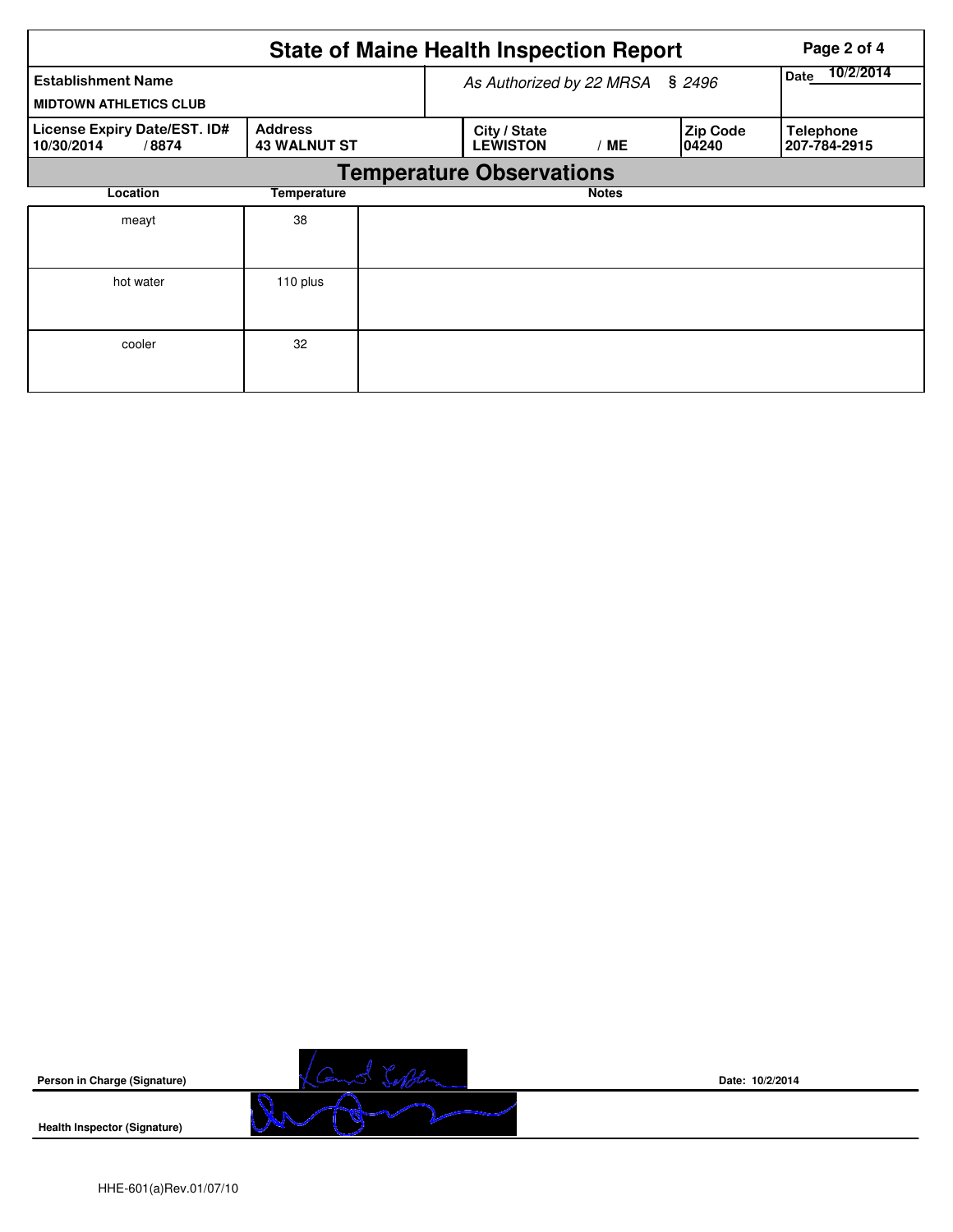| <b>State of Maine Health Inspection Report</b>                                                                                                                                    |                                                                                                          |                                            |           |                          |                   |  |  |
|-----------------------------------------------------------------------------------------------------------------------------------------------------------------------------------|----------------------------------------------------------------------------------------------------------|--------------------------------------------|-----------|--------------------------|-------------------|--|--|
| <b>Establishment Name</b>                                                                                                                                                         |                                                                                                          |                                            |           |                          | 10/2/2014<br>Date |  |  |
| <b>MIDTOWN ATHLETICS CLUB</b>                                                                                                                                                     |                                                                                                          |                                            |           |                          |                   |  |  |
| License Expiry Date/EST. ID#<br>10/30/2014<br>/8874                                                                                                                               | <b>Address</b><br><b>43 WALNUT ST</b>                                                                    | City / State<br><b>LEWISTON</b>            | <b>ME</b> | <b>Zip Code</b><br>04240 |                   |  |  |
|                                                                                                                                                                                   |                                                                                                          | <b>Observations and Corrective Actions</b> |           |                          |                   |  |  |
|                                                                                                                                                                                   | Violations cited in this report must be corrected within the time frames below, or as stated in sections | 8-405.11 and 8-406.11 of the Food Code     |           |                          |                   |  |  |
| 45: 4-202.16: N: Non-food contact surfaces are improperly designed and constructed.                                                                                               |                                                                                                          |                                            |           |                          |                   |  |  |
| INSPECTOR NOTES: remove contact paper from shelving                                                                                                                               |                                                                                                          |                                            |           |                          |                   |  |  |
| 45: 4-204.12: N: Equipment openings, closures and deflectors are improperly designed and constructed.                                                                             |                                                                                                          |                                            |           |                          |                   |  |  |
| INSPECTOR NOTES: clean all refrigeration door seals                                                                                                                               |                                                                                                          |                                            |           |                          |                   |  |  |
| 45: 4-204.16: N: Beverage tubing and/or cold plate improperly installed in contact with stored ice.                                                                               |                                                                                                          |                                            |           |                          |                   |  |  |
| INSPECTOR NOTES: replace cold plate and tubing                                                                                                                                    |                                                                                                          |                                            |           |                          |                   |  |  |
|                                                                                                                                                                                   |                                                                                                          |                                            |           |                          |                   |  |  |
| 47: 4-602.13: N: Non-food contact surfaces are not cleaned at a frequency necessary to preclude accumulation of soil residues.                                                    |                                                                                                          |                                            |           |                          |                   |  |  |
| INSPECTOR NOTES: clean all storage areas and shelving                                                                                                                             |                                                                                                          |                                            |           |                          |                   |  |  |
| 53: 6-101.11.(A): N: Indoor surfaces are not properly constructed as to be smooth, durable, and easily cleanable or constructed of nonabsorbent material<br>in areas of moisture. |                                                                                                          |                                            |           |                          |                   |  |  |
| INSPECTOR NOTES: paint storage cabinet underneath handsink                                                                                                                        |                                                                                                          |                                            |           |                          |                   |  |  |
| 53: 6-201.11: N: Floors, walls, and ceilings are not smooth and easily cleanable.                                                                                                 |                                                                                                          |                                            |           |                          |                   |  |  |
| INSPECTOR NOTES: replace flooring dining area                                                                                                                                     |                                                                                                          |                                            |           |                          |                   |  |  |
| 53: 6-501.12: N: The physical facilities are not clean.                                                                                                                           |                                                                                                          |                                            |           |                          |                   |  |  |
| INSPECTOR NOTES: clean in back of all equipment                                                                                                                                   |                                                                                                          |                                            |           |                          |                   |  |  |
| 54: 6-202.11: N: Lights not shielded.                                                                                                                                             |                                                                                                          |                                            |           |                          |                   |  |  |
| <b>INSPECTOR NOTES: needed</b>                                                                                                                                                    |                                                                                                          |                                            |           |                          |                   |  |  |
|                                                                                                                                                                                   |                                                                                                          |                                            |           |                          |                   |  |  |
|                                                                                                                                                                                   |                                                                                                          |                                            |           |                          |                   |  |  |
|                                                                                                                                                                                   |                                                                                                          |                                            |           |                          |                   |  |  |
|                                                                                                                                                                                   |                                                                                                          |                                            |           |                          |                   |  |  |



**Date: 10/2/2014**